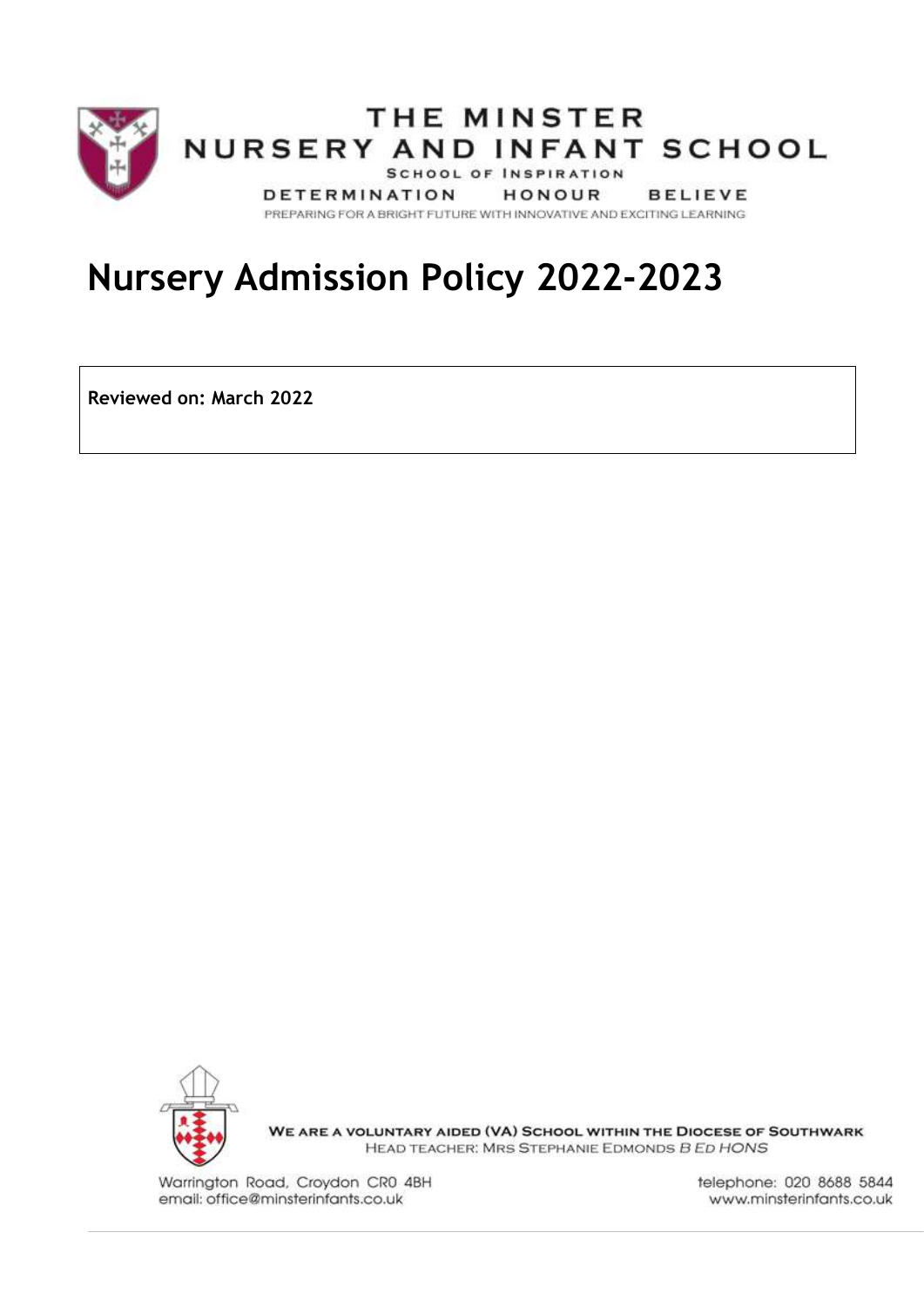

#### **Fruits of the Spirit**

The Fruits of the Spirit underpin all that we do and we weave these Christian values into the fabric of our school ensuring that they underpin every thought, decision and action made.

This policy has been compiled mindful of these spiritual fruits to make sure they develop and sustain all aspects of school life at The Minster Nursery and Infant School.

The admission number for the nursery setting at The Minster Nursery & Infant School is initially 60 part time places, either five mornings a week or five afternoons a week. This figure is changeable depending on the total number of applications, and the different ratios of children to adults that apply to nursery aged children. This is currently 2 year olds =1:4 and 3 year olds = 1:13, depending on the staff qualifications.

**From September 2017 the government continue to entitle each 3 and 4 year old, and the most disadvantaged 2 year olds, to 15hours free nursery space.**

**Some 3 year olds may be eligible for an additional free 15 hours subject to their parents meeting a qualifying eligibility criteria set by the government.** Please log on to the following website to check your eligibility, **[http://www.childcarechoices.gov.uk.](http://www.childcarechoices.gov.uk/)**

**Those parents who are successful and wish to take up the 30 hours free nursery place, subject to spaces being available, will only be charged for staffing costs for the lunch time cover. This is currently £12.60 per day per child. Packed lunches must be provided by the parents.**

**Alternatively, if you are eligible for the additional free 15 hours, and we cannot accommodate your child, then this can be taken at another setting other than The Minster Nursery & Infant school. ie. your child is able to attend more than one nursery setting to access their full 30 hours free entitlement if applicable.**

**2 year old nursery places are also available at our setting.**

**Children who join our nursery are not guaranteed a reception class place at The Minster Nursery & Infant School. Parents must apply directly to Croydon Local Authority for a reception place at the appropriate time via [www.croydon.gov.uk/admissions](http://www.croydon.gov.uk/admissions)**

**2 year olds starting Pre Nursery**

As part of our nursery setting, we now have the facility to accommodate a maximum of  $8 \times 2$  year old children. **Starting the term after their 2nd birthday, providing they are 2years old by 31st August of the academic year that they are applying for ie 31/08/2022**

The nursery application forms are available either to download from the school website [www.minsterinfants.co.uk](http://www.minsterinfants.co.uk/) or collect a paper version from the school office. As part of the application, an additional Early Years Pupil Premium form (EYPP) needs to be completed by the parent. This (EYPP) form is then checked via a Government Early Years funding website for confirmation of whether your child is eligible for a free 2 year old funded place. If they are eligible and we have spaces available, then your child will be offered a funded place.

All applications must be made directly to the school. Parents/Carers are asked to state a preference for morning or afternoon sessions. Where this cannot be accommodated, the school may offer the alternative session.

**If your child is not eligible for a free 2 year old funded place, then you will be asked to pay for your child to attend our nursery with full payment being made by the parent.**

**Once the child reaches the term after their 3rd birthday then they are automatically funded for a free 3 year old place from the government.**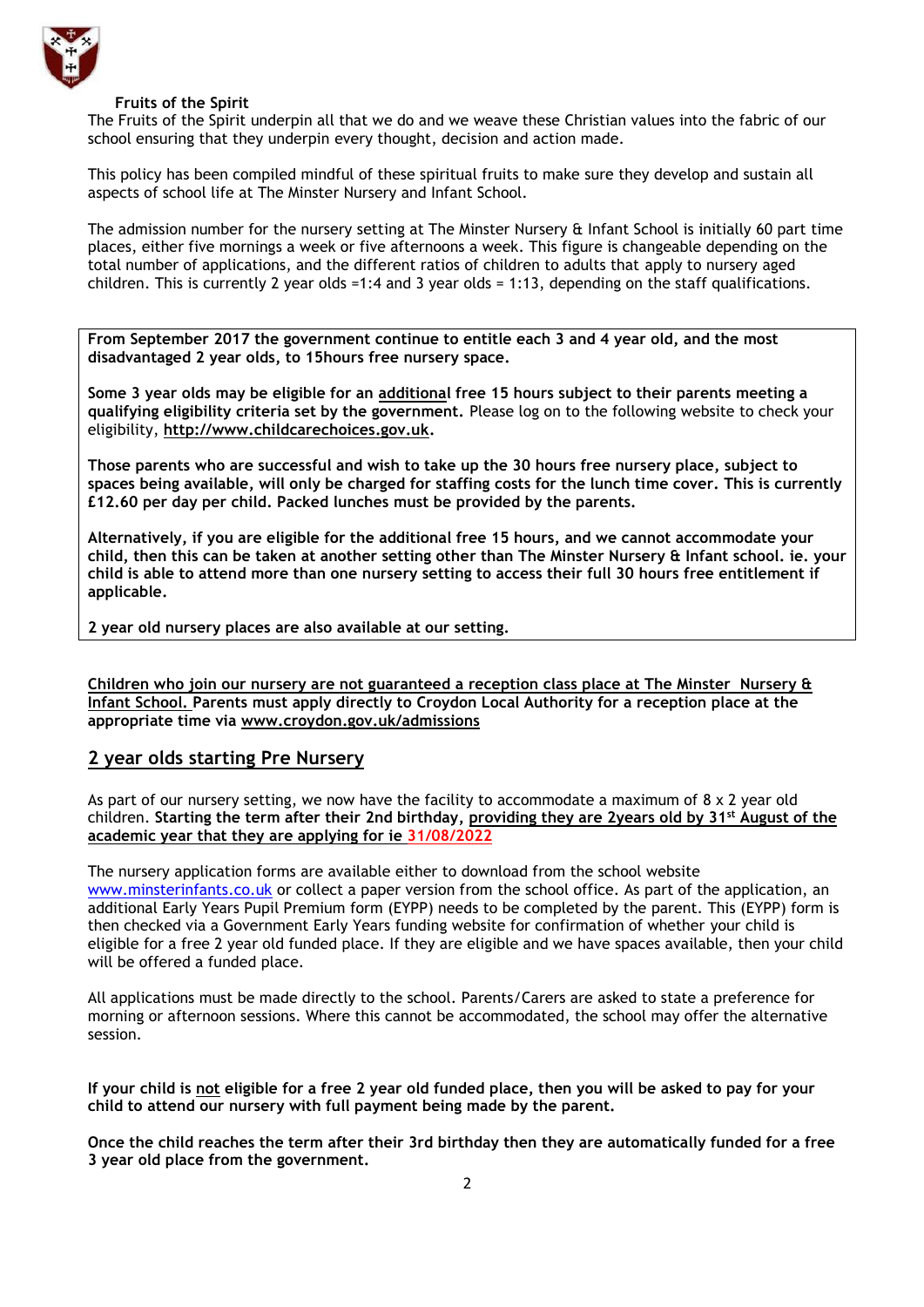

# **Transfer of 2-3 year old Pre Nursery place to 3-4 year old Nursery place**

Children who currently attend the 2-3 year pre nursery and are on roll in July 2022, will automatically move up to 3-4 year nursery from Sept 2022, keeping the same session unless a written request is made. A separate application is not required but the school office will contact you to confirm that you are happy for your child to continue with our setting into the next academic year. The maximum number of children this will affect is 8, leaving 52 places available for any new children who apply directly to the school office for a place.

# **3 year olds starting Nursery**

Pupils will be admitted into our Nursery classes in the term after their  $3<sup>rd</sup>$  birthday. Once the child has reached the term after their third birthday they are then eligible for a "free" 15 hours Nursery place.

All application forms for the nursery are available from either the school office or to download from the school website [www.minsterinfants.com](http://www.minsterinfants.com/) and all applications must be made directly to the school. Parents/Carers are asked to state a preference for morning or afternoon sessions. Where this cannot be accommodated, the school may offer the alternative session.

# **All Nursery Applications**

If, by the closing date for nursery applications, the number of applications is smaller or equal to the number of places available for the morning and afternoon sessions separately, then all children will be offered a place at their preferred session. If the number of applications is higher than the number of places available then allocation will be made in the following order.

# **4 week notice period- Croydon free entitlement parental/carer agreement**

As part of the parent agreement that you will be asked to sign once your child is offered a Nursery place you acknowledged that "*if you move your child to another setting without giving 4 weeks' notice in writing you will not be able to claim the 2 year old or 3-4 year old universal funding in the new setting until the end of the 4 week period as the original setting claims this in lieu of notice"*

Therefore, if you move your child from our nursery setting to either: another school which has a nursery attached to it or a private nursery, you MUST give us a 4 week notice period. **If you do not** then the new setting **will not** be able to claim any funding for your child. **As a result of this, the new setting will either ask you as the parent to fund your own child for this period, or they will delay your child starting with them until the 4 week period has passed.** 

**Alternatively, if your child already attends a nursery and you wish them to transfer into our setting**, then the 4 week notice period will still apply. This means that you will have to inform in writing, the original nursery of your intention to leave their setting and join ours 4 weeks later. In order that the funding from the Local Authority can be continued by us, we will liaise with the original nursery and agree when your child will commence their nursery placement with us.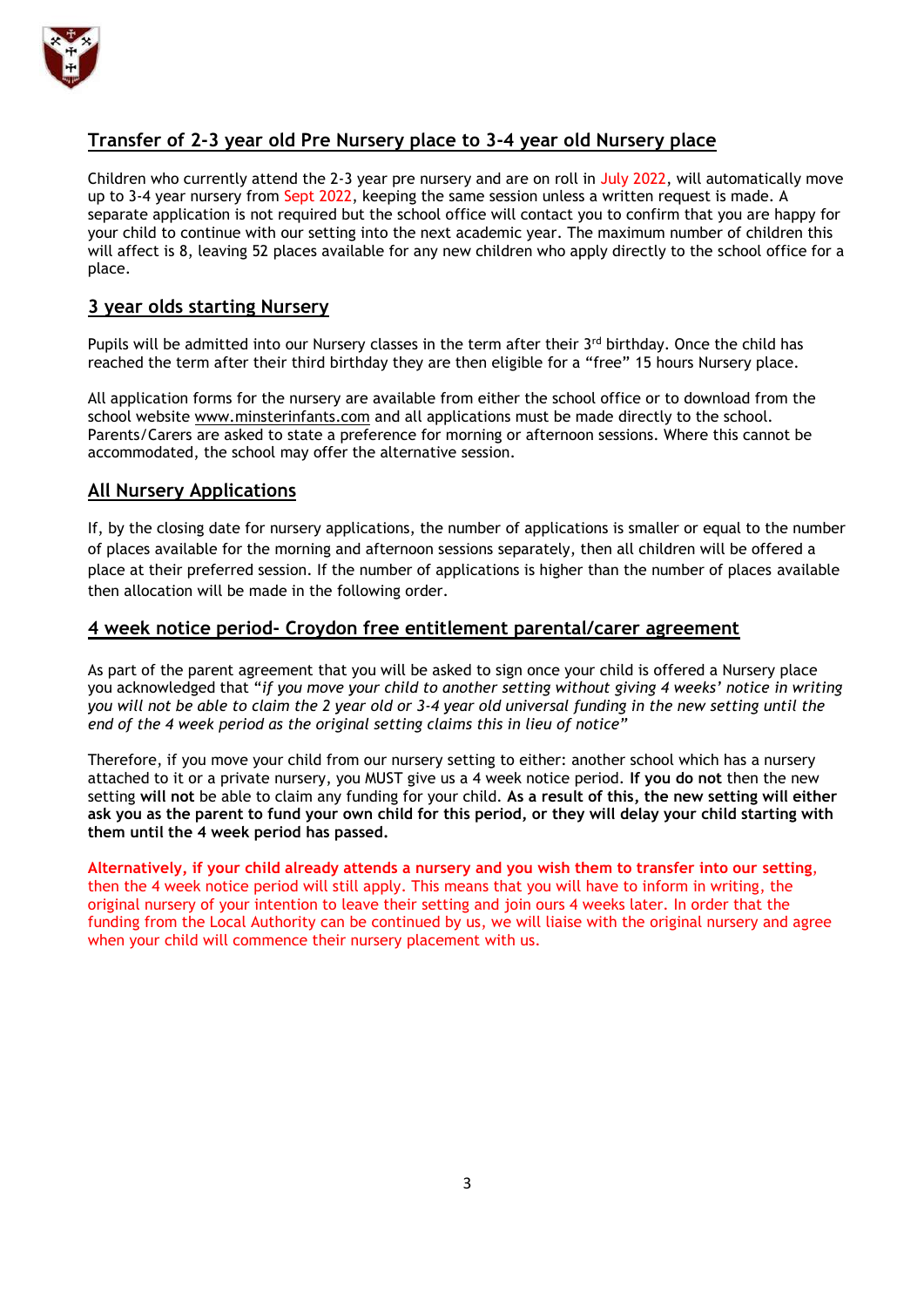

# **Criteria for admission:**

# **FIRST PRIORITY**

# **'Looked After' children and previously looked after children**

Looked after children are children who are in the care of a local authority, or being provided with accommodation by a local authority in the exercise of their social services functions as defined by Section 22(1) of the Children Act 1989 at the time of making an application to the school. Previously looked after children are children who were looked after immediately prior to being adopted, or who became subject to a residence order, (now termed child arrangement order under the Children & Families Act 2014), or special guardianship order. The Governors will require written confirmation that the child is looked after, or previously looked after, and will be so at the time of making an application to the school.

If applying under the previously looked after criteria, copy of the adoption or special guardianship order must also be supplied.

## **SECOND PRIORITY**

# **Siblings**

If your preference is because an older child of the same family unit and living at the same address will be in attendance at The Minster Nursery and Infant School or The Minster Junior School at the beginning of the Autumn Term 2022, you will be allocated a place if available. **(Sibling priority will not be granted where the child in attendance at the school is in the nursery class)**

A sibling is defined as a brother or sister, half brother or sister, step brother or sister, foster brother or sister or adopted brother or sister whose main residence is at the same address as the child for whom the school place application is being made.

## **THIRD PRIORITY**

## Denominational applicants

**Supplementary Information form for Admission to Church of England Primary Schools in Croydon,** is **required.** Collect from the school office, or download from the school website [www.m](http://www.parishchurchinfants.com/)insterinfants.co.uk , this form must be completed in addition to the Nursery application form in order to be considered under this criterion.

The Foundation Governors will consider applications for a denominational place from parents who are regular and committed worshipping church members

**Regular and committed worshipping church members are defined as a minimum monthly attendance for a year by the time of the application***.* **References on families' commitment are sought of the Parent /Carer from their Parish clergy.**

Applications will be considered in the following priority order:

- **First denominational priority**: Croydon Minster and St. George's Church, Waddon.
- **Second denominational priority**: Other Anglican churches in the Archdeaconry of Croydon.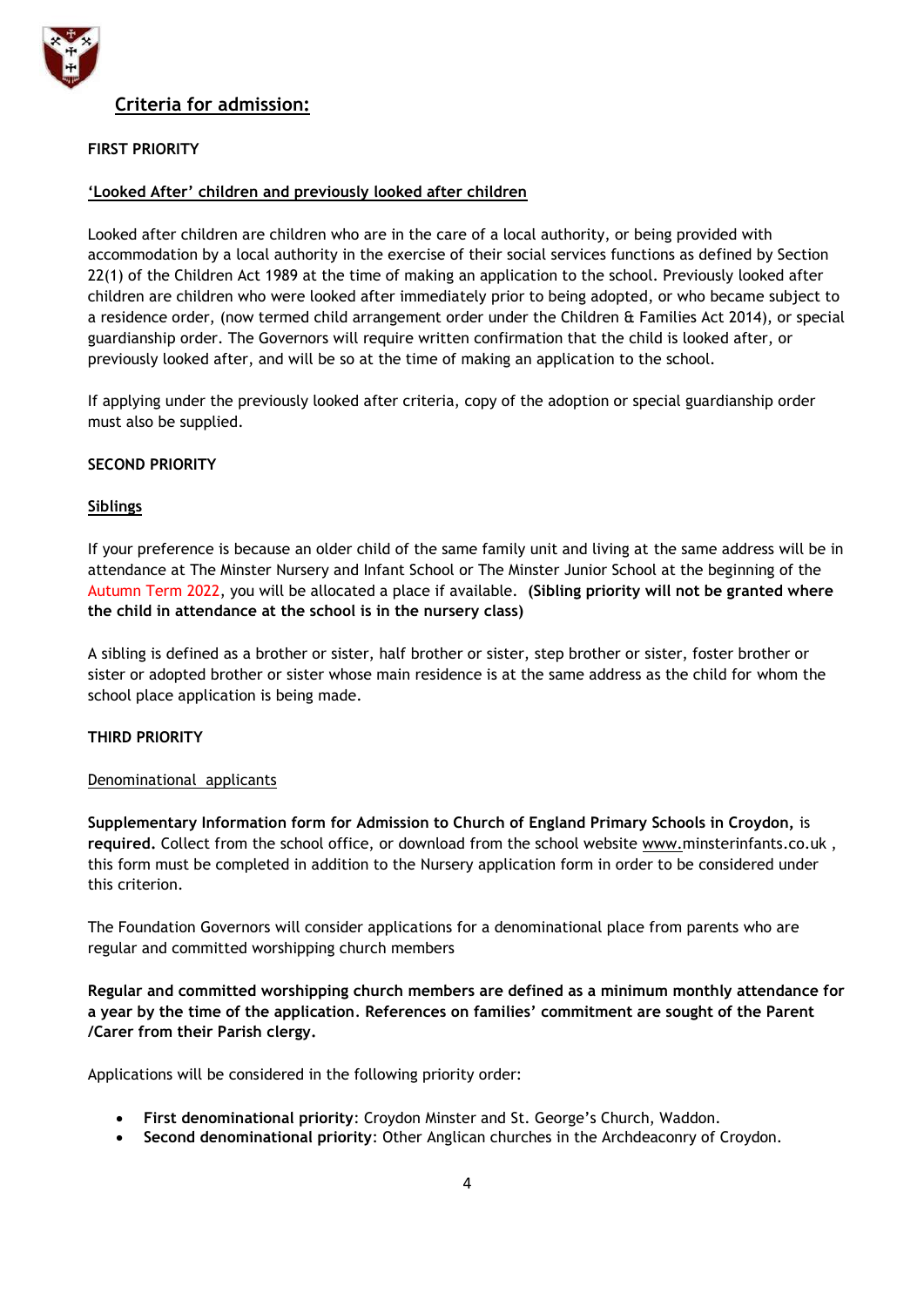

 **Third denominational priority:** Non-Anglican Churches that are full members of the Churches Together in Britain and Ireland **(see [www.ctbi.org.uk](http://www.ctbi.org.uk/) or you can ask your parish clergy),** and for whom The Minster Nursery and Infant School is the nearest church school.

#### **FOURTH PRIORITY**

#### Medical cases

Consideration may be given to children with serious medical needs or a parent with serious medical needs which would prevent them taking their child to school. The Application **must** be supported by a recent letter from the hospital consultant and /or the family's GP attached to the online Medical form as part of the application process, giving the particular reasons why this school is the most suitable and the difficulties that would be caused if the child had to attend another school. Paper copies are available from the school office or website www.minsterinfants.co.uk. The school is not responsible for chasing you to submit medical evidence or for contacting professionals for information about your case. Any decision will be based on documents you submit by the closing date of 15<sup>th</sup> January 2022.

These are then forwarded to the Governing Body who assess the application and make a decision.

Claims for priority of admission on medical grounds submitted after a decision on the original application has been made will only be considered if the documents submitted were not readily available at the time of the application or if they relate to a new medical condition. Any submission made after the initial application must be supported by details of how the circumstances have changed since the original application and by further professional evidence.

Applicants who submit supporting information on medical grounds will not be advised whether their application is likely to be successful prior to the offer of places on 19<sup>th</sup> April 2022. If evidence is received after the closing date of 15<sup>th</sup> January 2022, it will not be taken into account until after places have been offered on the 16<sup>th</sup> April 2022.

## **FIFTH PRIORITY**

#### **Geographical distance**

Places will be allocated by the school on the geographical basis described in the Admission to Primary School Brochure 2022/2023.

Distance priority will be given to pupils living nearest to the school as measured in a straight line (see note 1 & note 2)

**Note 1.**Distance will be measured in a straight line from the pupils main home to the designated main entrance, nominated by the school, using the Local Authority's computerized measuring system and geographical reference points provided by the National Land & Property Gazetteer with those living closer to the school receiving higher priority. For shared properties eg. Flats, the geographical references will determine the start point within the property boundaries to be used for distance calculation purposes.

**Note 2**. "Home" is defined as the address where the child normally resides as their only or principal residence. The school would expect that the parent/carer with whom the child is normally resident receives the child benefit for the child. This may be used to determine the normal place of residence for the purpose of measuring the home to school distance. Addresses involved in child minding, business or relatives cannot be considered. Parents will be asked to provide documentary evidence to confirm an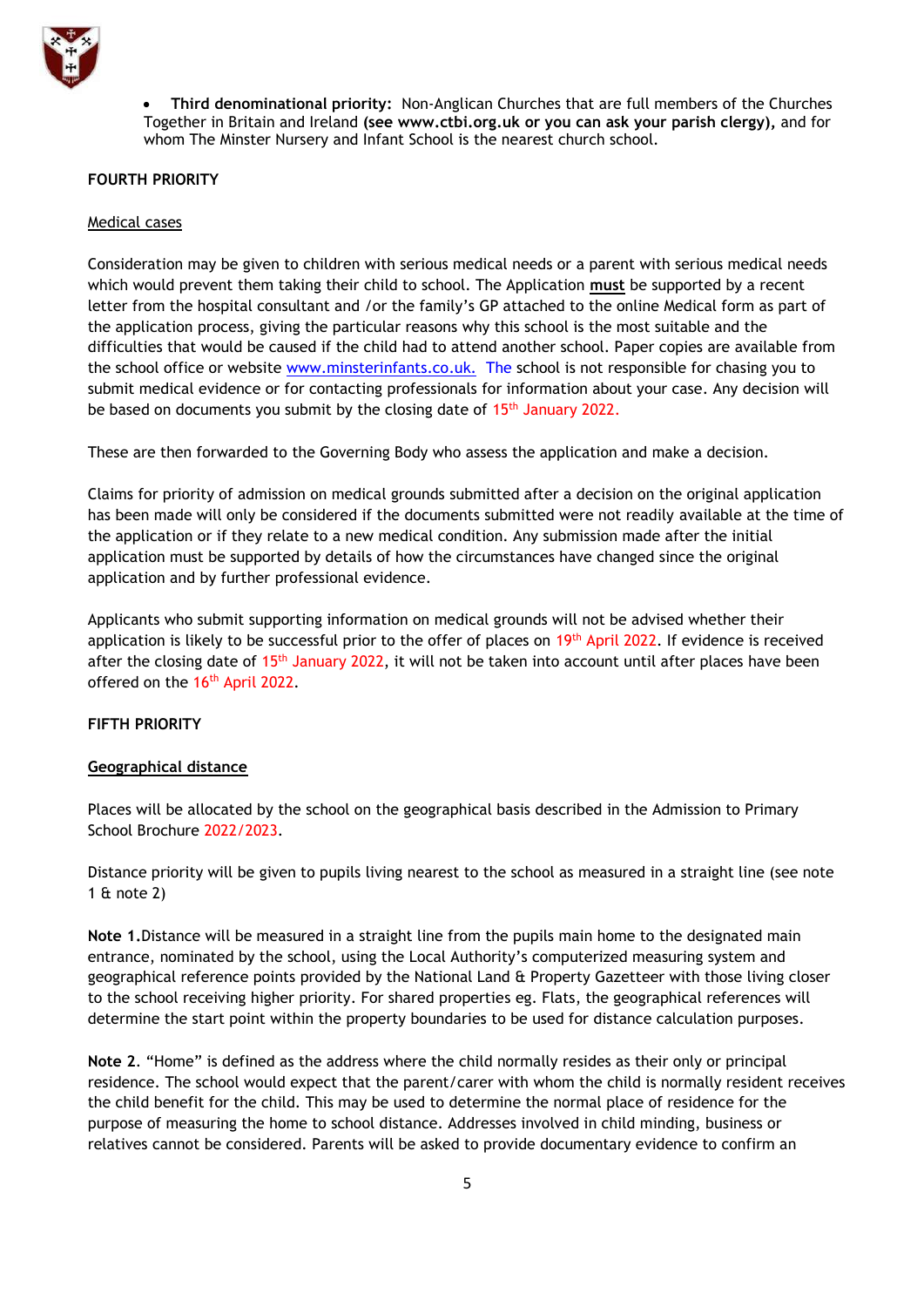

address and parental responsibility. The school should be notified of changes of address immediately, failure to do so could result in the child being denied a place at a preferred school.

#### **Tie breaker**

In the event that two or more applicants have equal right to a place under any of the above criteria and there are insufficient places, the school will use distance, in the first instance, to decide between applicants; if applicants live equidistant from the school the school will use random allocation.

#### **Day care provision**

Once all on time nursery applications have been offered half day places in the first round of offers by the school and accepted, those parents who have requested additional fee paying hours for their children and who are not eligible for free 30 hour 3 year old nursery place, will be offered daycare provision where this is available.

The school's criteria for admission, as detailed previously, will be used to prioritise the Daycare applications.

Individual daycare contracts including terms and conditions will be produced and sent to all relevant parents, asking for one copy to be signed and returned to the infant school office. Please note that non-payment of daycare fees will result in immediate termination of the additional provision and debt recovery procedures will commence. All additional charges in this respect to be met by the parents in full.

#### **Non attendees**

Once you have been allocated a place and completed your child's initial settling in period, usually completed in the first week, we expect your child to attend our nursery on a regular daily basis.

If your child **does not attend our nursery regularly** and a valid reason is not provided by the parent, then the school will request that your child is taken off roll and we will advise you that they are no longer able to attend our Nursery sessions.

This will not affect any future nursery or reception application that the parent may make.

#### **Late applications**

Nursery applications which are received after the closing date will not be considered in the initial allocation round. They will be allocated available places after all on time nursery application preferences have been processed and daycare provision offered to those requesting it. Late applications will be added to the school's waiting list if no places exist.

#### **Waiting Lists**

Parents may request that their application is kept on file until a place at the nursery becomes available. The application will be held on file until the end of the child's eligibility to be in the school's nursery. When a place becomes available, all current applications for a place will be considered in accordance with the criteria of the admissions policy. Subsequent rounds of nursery places will be offered after the daycare provision and the initial round of nursery offers have been made.

The school will therefore, maintain an ordered waiting list. Information can be provided to parents about the order of priority of applications being held at a particular time but no guarantee can be given that higher priority applications will not be received by the time a place becomes available.